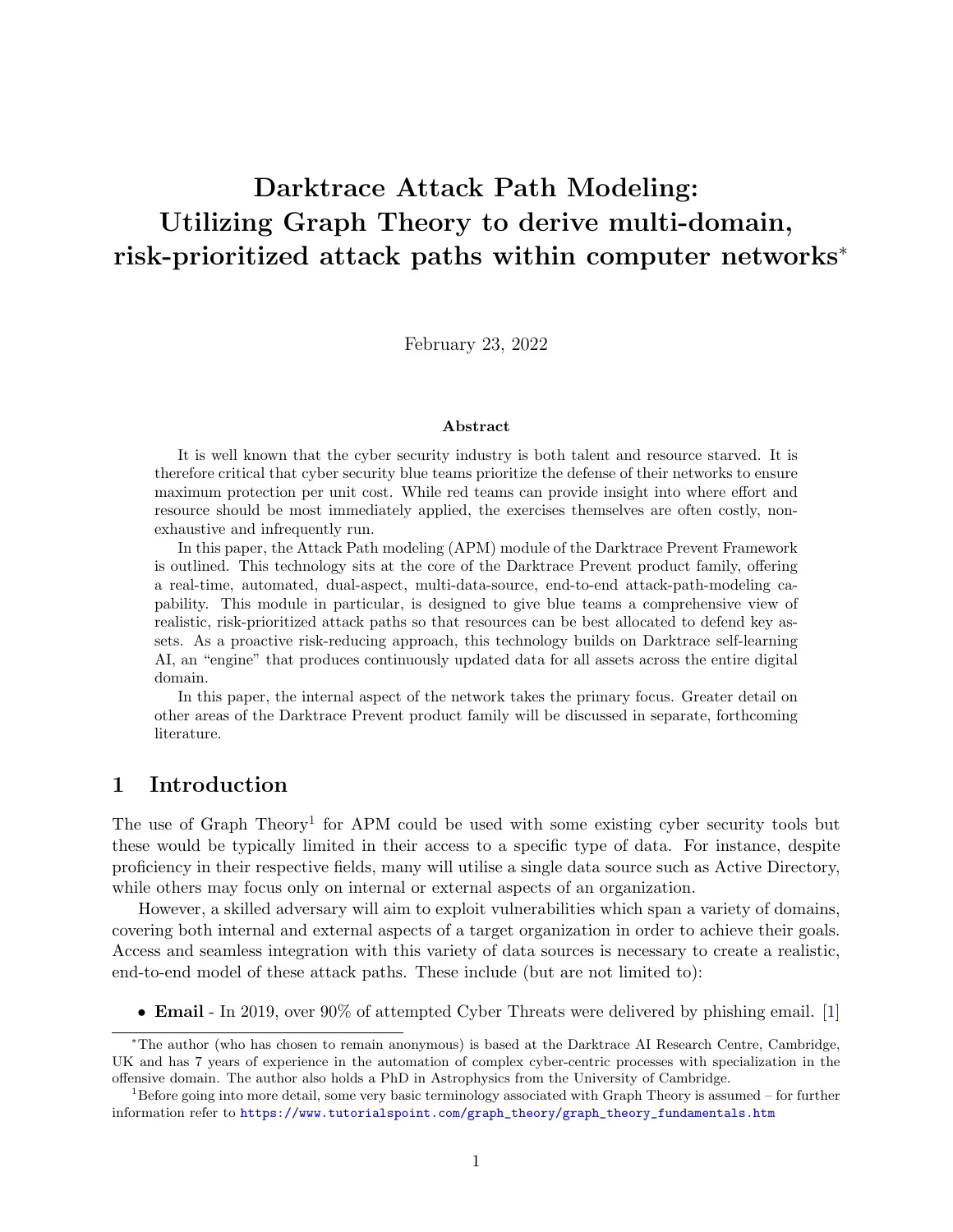- Active Directory Essential for lateral movement within Windows environments.
- SaaS / Cloud In 2021, 36% say their organization suffered a serious cloud security leak or a breach in the past year. [\[2\]](#page-10-1)
- **Endpoint** provides highly detailed data required for determining the defensive status of an endpoint.
- Network very few attackers "land" exactly at their final objective. In general, they need to move laterally. Detailed knowledge of the network services, segmentation and normal network activity is critical to APM.
- Vulnerability Management Up to one in three data breaches stemmed from unpatched software vulnerabilities in 2020 [\[3\]](#page-10-2). Comprehensive and up-to-date knowledge of both external and internal devices with unpatched vulnerabilities is critical as these are likely to be the first port-of-call for an attacker to probe.

Ignoring one or more of these aspects, will result in an incomplete evaluation of an organization's vulnerability to compromise and ultimately sub-optimal allocation of defensive resources and/or remediation efforts.



Figure 1: Number of Google search results as a function of time for the query: "cyber"+"network"+"attack path"+"graph theory"

# 2 Methodology

Darktrace Attack Path modeling prioritizes according to risk by assessing cyber-attack pathways, taking on the mindset of the adversary, probing the paths of least resistance. "Risk" in this approach can be defined as the product of two factors: event probability and event impact. The "risk matrix" (Fig. [2\)](#page-2-0) is commonly represented visually as four quadrants with probability and impact assessed as low or high risk and ranked as minimal, intermediate or critical. The methodology draws on a wide variety of data sources, distilled by the machine learning engine, thus addressing potential vulnerabilities across all domains.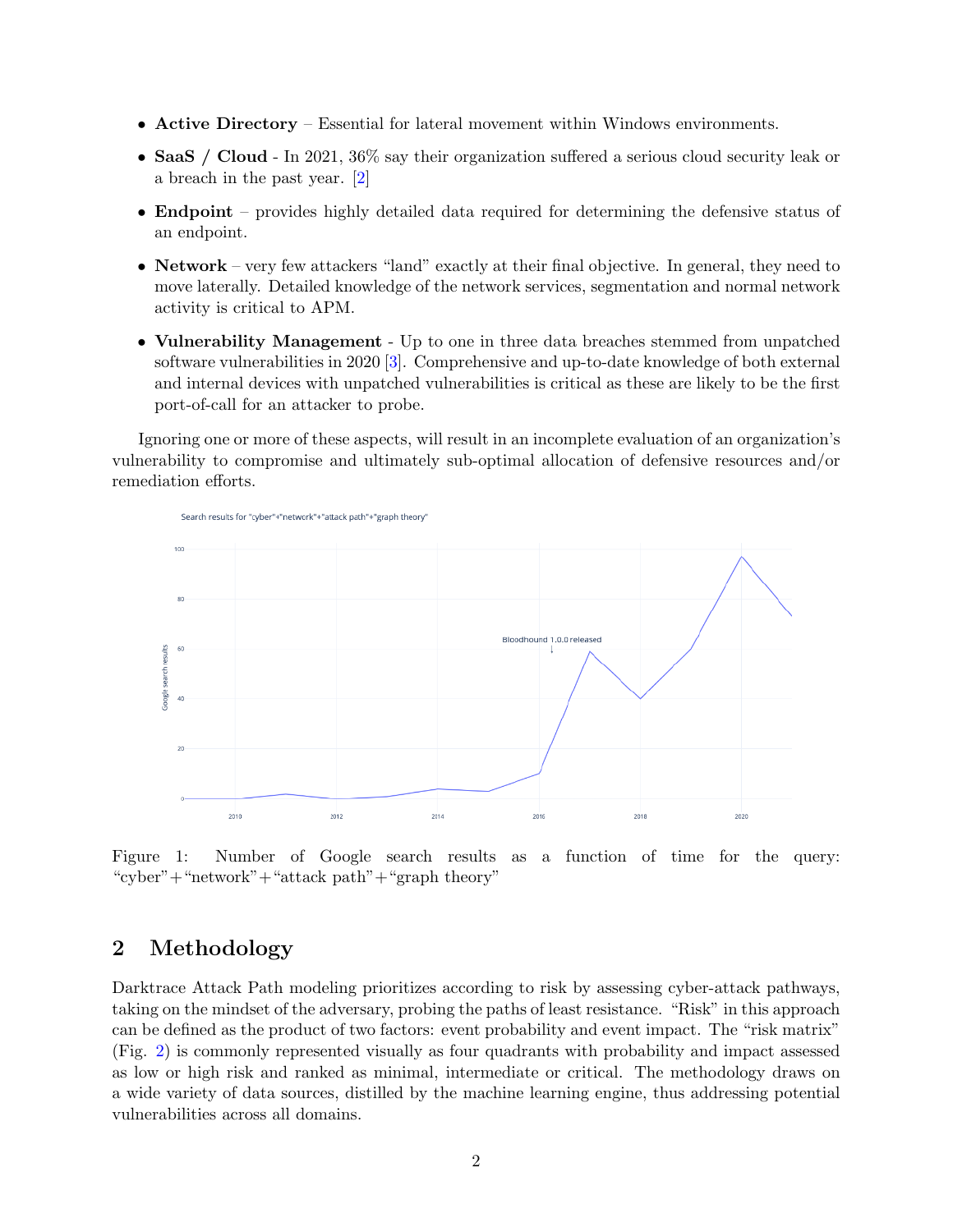

<span id="page-2-0"></span>Figure 2: Visual representation of the Risk Matrix.

The fundamentals of our approach to risk-prioritized attack path modeling centre upon this principle and are represented by three main components, summarised in the three proceeding subsections.

#### 2.1 Lateral Movement Probability Graph

Conceptually simple, this directed, weighted graph aims to estimate the probability that an adversary will be able to conduct successful lateral movement from node A to node B. Nodes are modelled as either devices or user accounts with a variety of attributes that influence the edge weight calculation. These weights are calculated based upon passively collected data where possible and actively collected where confidence of edge probability is low.

This evaluation of probability (represented by edge weight) takes into account a multitude of factors from a variety of data sources ranging from social engineering susceptibility to inferred likelihood of zero-day vulnerability development. Some examples of these and their corresponding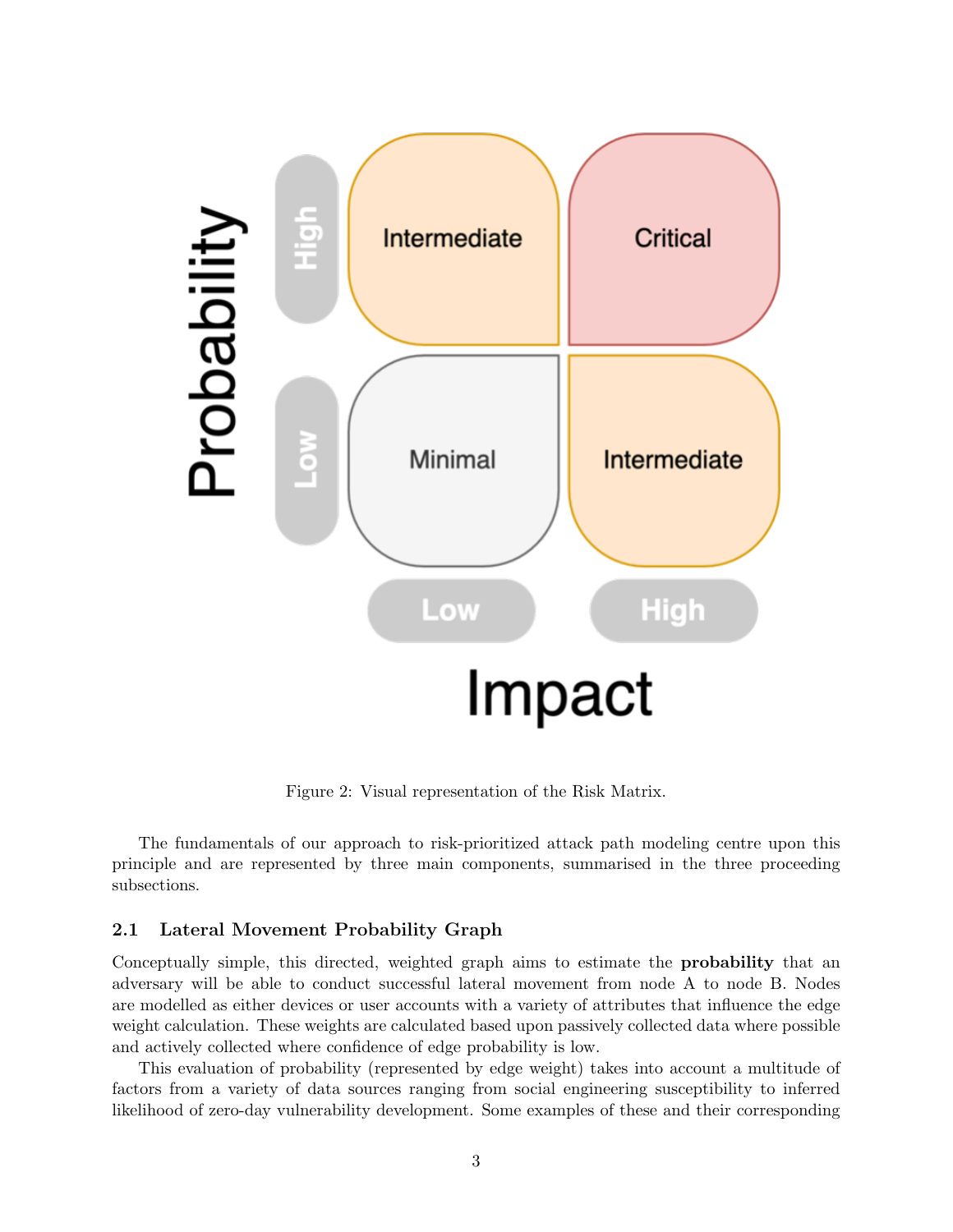

Figure 3: Basic principles associated with lateral movement probability estimation.

data source requirements are given below.

### Internal Socially Engineered Spear-Phish (Data source: Email)

- Pre-existing regular communication between source and target.
- Precedent for sending potentially executable file types i.e. scripts, macro-enabled docs.
- Source holds senior position within organization to target.

### Result: High likelihood of successful internal spear phish leading to code execution on target.

#### Poisoned SaaS Resource (Data source: SaaS)

- Source device SaaS credential has write privileges to shared SaaS directory.
- Shared SaaS directory contains executable file types.
- Some of these executable type files are regularly read by other SaaS users.

Result: High likelihood modified version of file will be executed by other SaaS users, resulting in code execution on their respective devices.

#### Broadcast Poisoning - capture authentication token (Data source: Network)

- Source device in same subnet as target.
- Target device observed utilizing broadcast name resolution protocol LLMNR.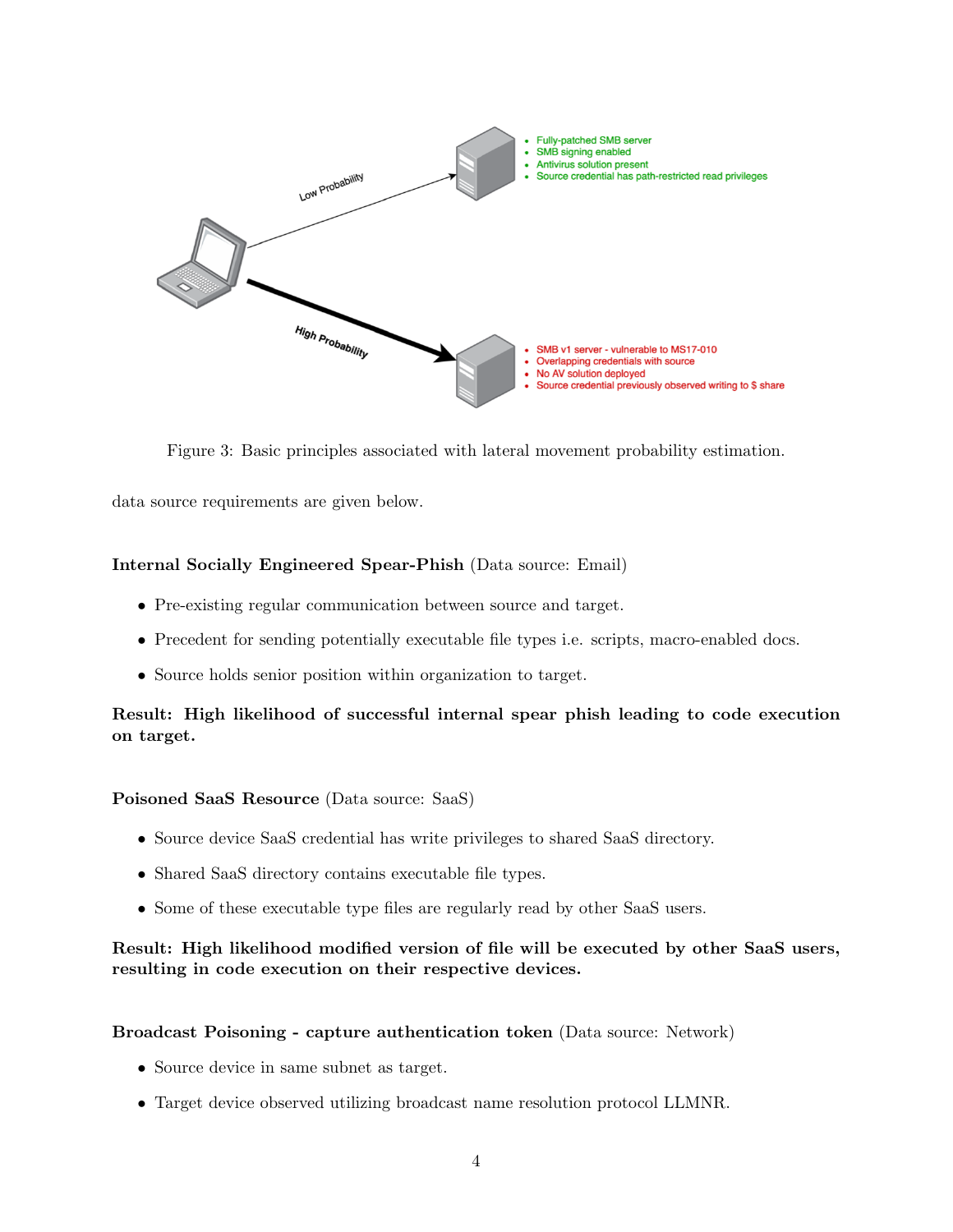- LLMNR hostname associated with SMB server.
- SMB Server code-signing is deactivated.

### Result: High likelihood of intercepted LLMNR request from target leading to redirected SMB traffic to source and capture of authentication token.

#### 2.2 Node Impact Score

The second component required for the risk calculation relates to impact. In contrast to the lateral movement probability, which is an edge property, impact is an intrinsic node property. Conceptually, this impact score should be representative of the resulting negative impact to the parent organization in the event that the node is compromised.

There are a variety of ways in which this impact score may be derived ranging from machine learning classification of sensitive SaaS and SMB resource paths to hierarchy analysis of user job roles from LDAP. Some examples of these methodologies are outlined below.

#### User / resource impact propagation

Imagine we have access to user job title or even hierarchy information via LDAP or similar. Our users can be "seeded" with an impact score – but what about the resources they access? What if we only trust the impact scores of a few users?

Figs. [4](#page-5-0) and [5](#page-6-0) illustrate a relatively simple approach to automated impact assignment, using propagation via shared resource access.

We begin with one high impact user – the CEO, and no prior information regarding the other users or files (assume no classification has been run on the filenames).

The fact that only one user (other than the CEO) has access to "sensitive.xlsx" implies that this file may be high impact. Furthermore, some of that importance is also propagated from the CEO to the one other user that also has access to "sensitive.xlsx".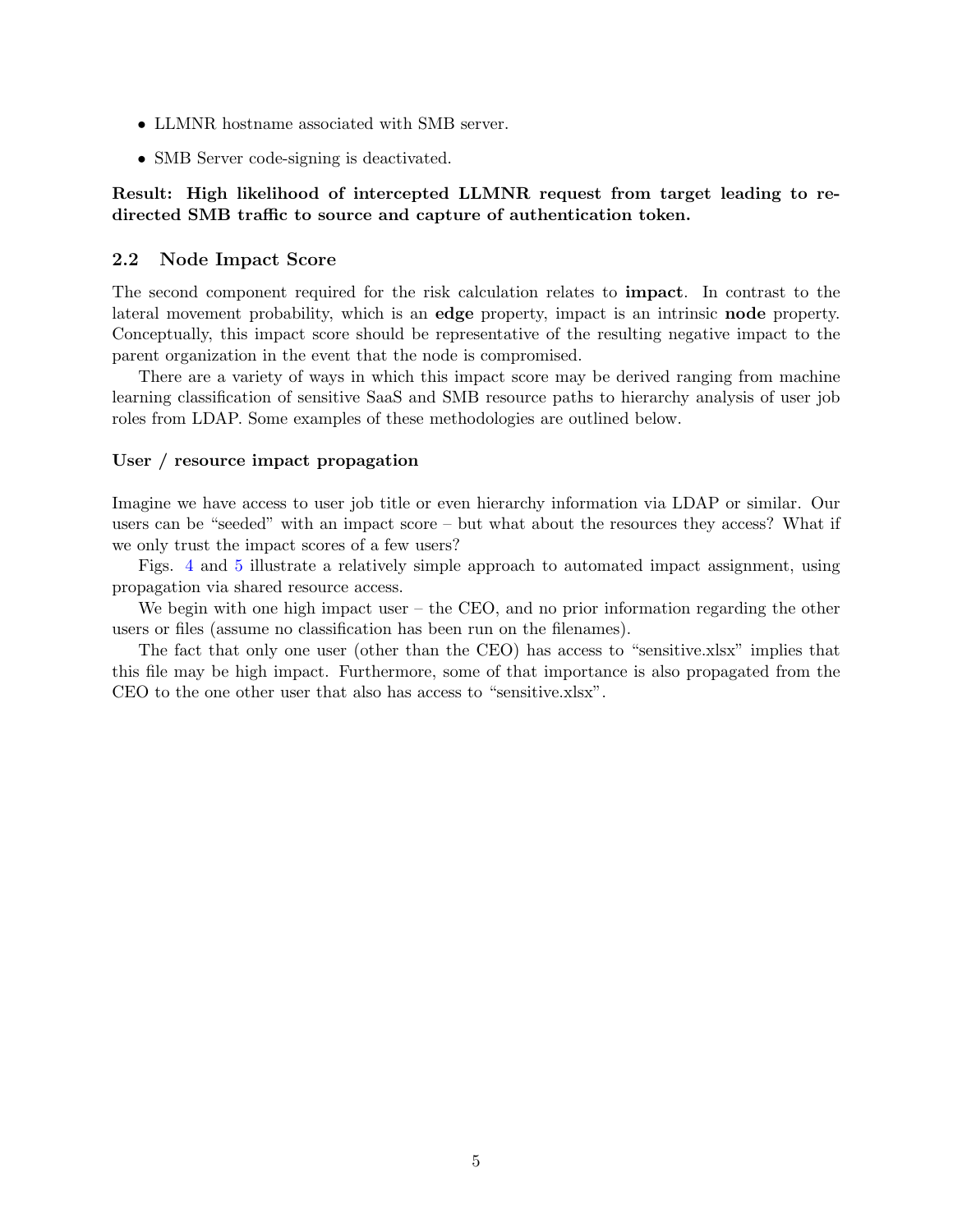

<span id="page-5-0"></span>Figure 4: Visual representation of impact score pre-propagation.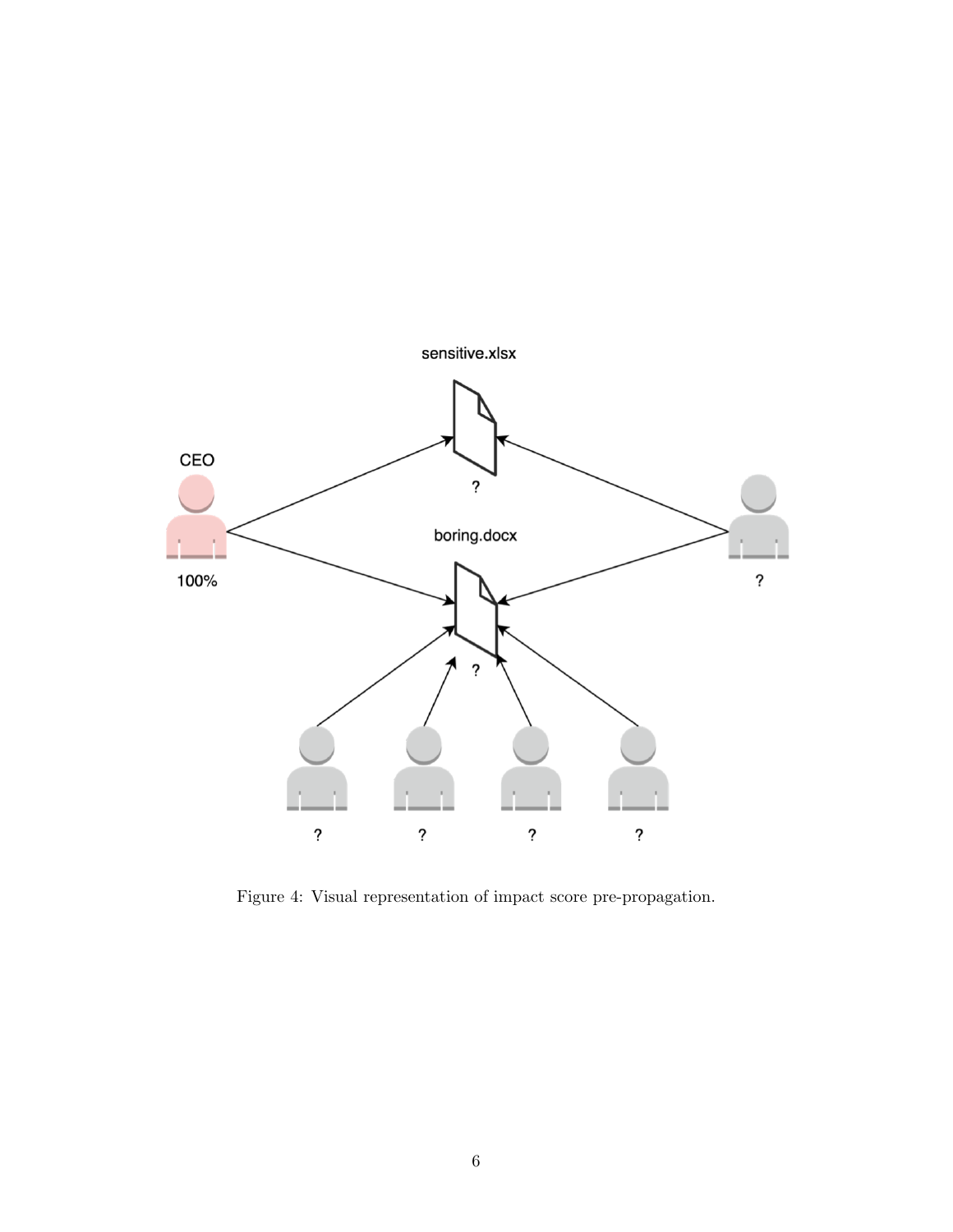

<span id="page-6-0"></span>Figure 5: Visual representation of impact score post-propagation.

In contrast to this, "boring.docx" is accessed by a large number of users alongside the CEO. As a result, the impact propagation from the CEO is diluted by the large number of other unknown impact users also having access.

This impact propagation mechanism relies on the assumption of resource access segmentation assignment according to resource and/or user impact.

#### Key Server Identification

At an elemental level, one might state that:

An asset can be considered critical to a process if something is required from that asset in order for the process to continue as normal.

This statement naturally extends into the domain of network assets – more specifically servers. If a significant number of client devices within an organization are retrieving (i.e. a data ratio in favor of download) data from a server, that server is likely to be critical to the organization. In other words, if that server was removed, the organization would not be able to function as normal.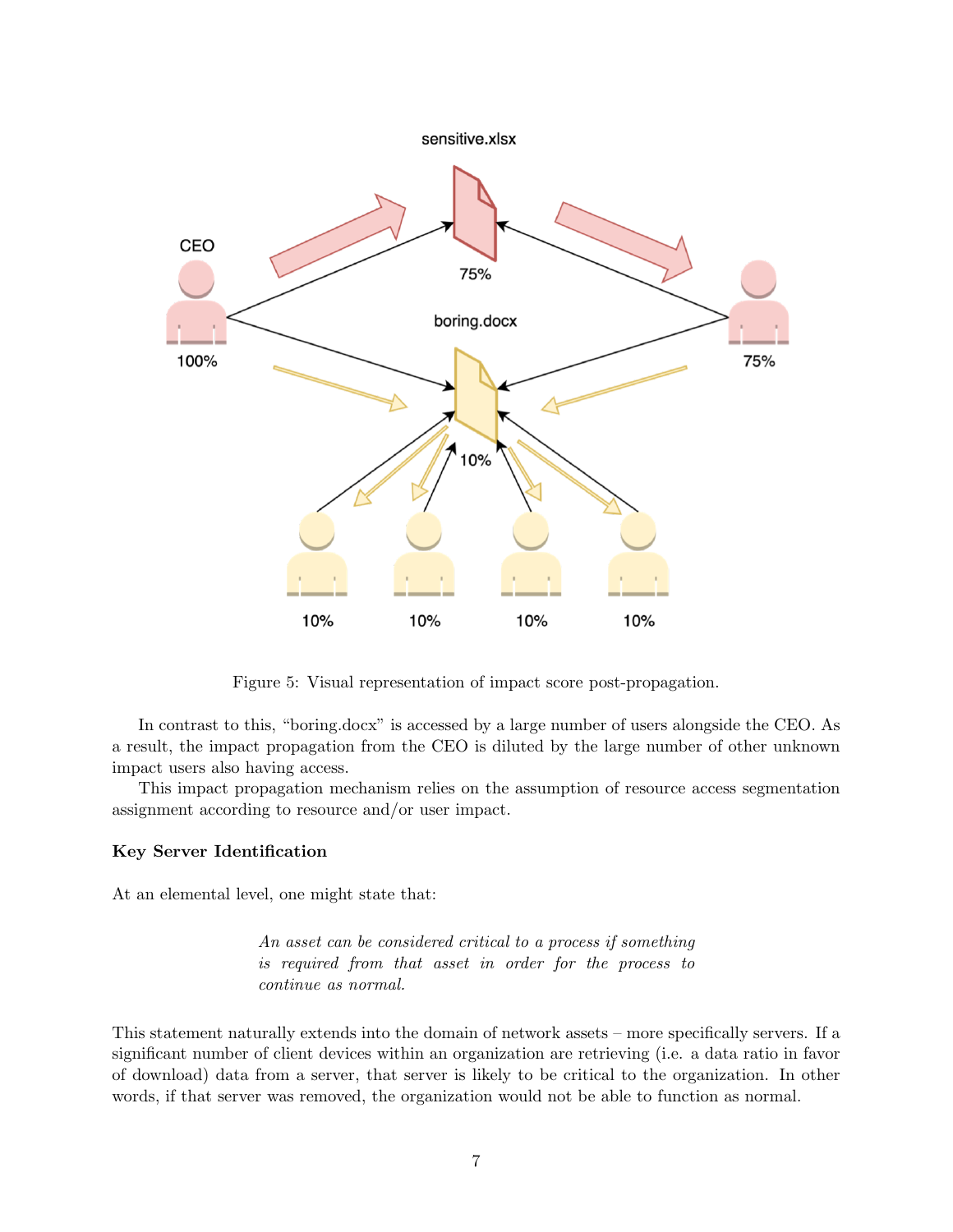

<span id="page-7-0"></span>Figure 6: Key server identification from network traffic patterns. Server A is identified as a key server based on the large number of clients which depend on data from it. Note: asymmetrically sized arrows indicate dominant direction of data flow – not connection establishment.

However, in many cases, there exist additional servers, upon which these "tier 1" critical servers depend. This is visually represented in Fig. [6](#page-7-0) – while Server A has been identified as a key server due to its high count of unique clients with download heavy data ratios, Clearly, Server B also provides data to Server A which is likely utilised in the process of delivering data to the clients. Consequently, impact from Server A is propagated to Server B as it appears likely that if Server B were removed, Server A would not function as normal and have an inability to provide data to the large client base.

In contrast, Server C has only 2 "clients" in this instance – Server A and Server B. Both are preferentially uploading data to Server C – which in this case may be a logging server or similar. At the data transfer level, Servers A and B do not appear to depend upon Server C's data for normal functionality.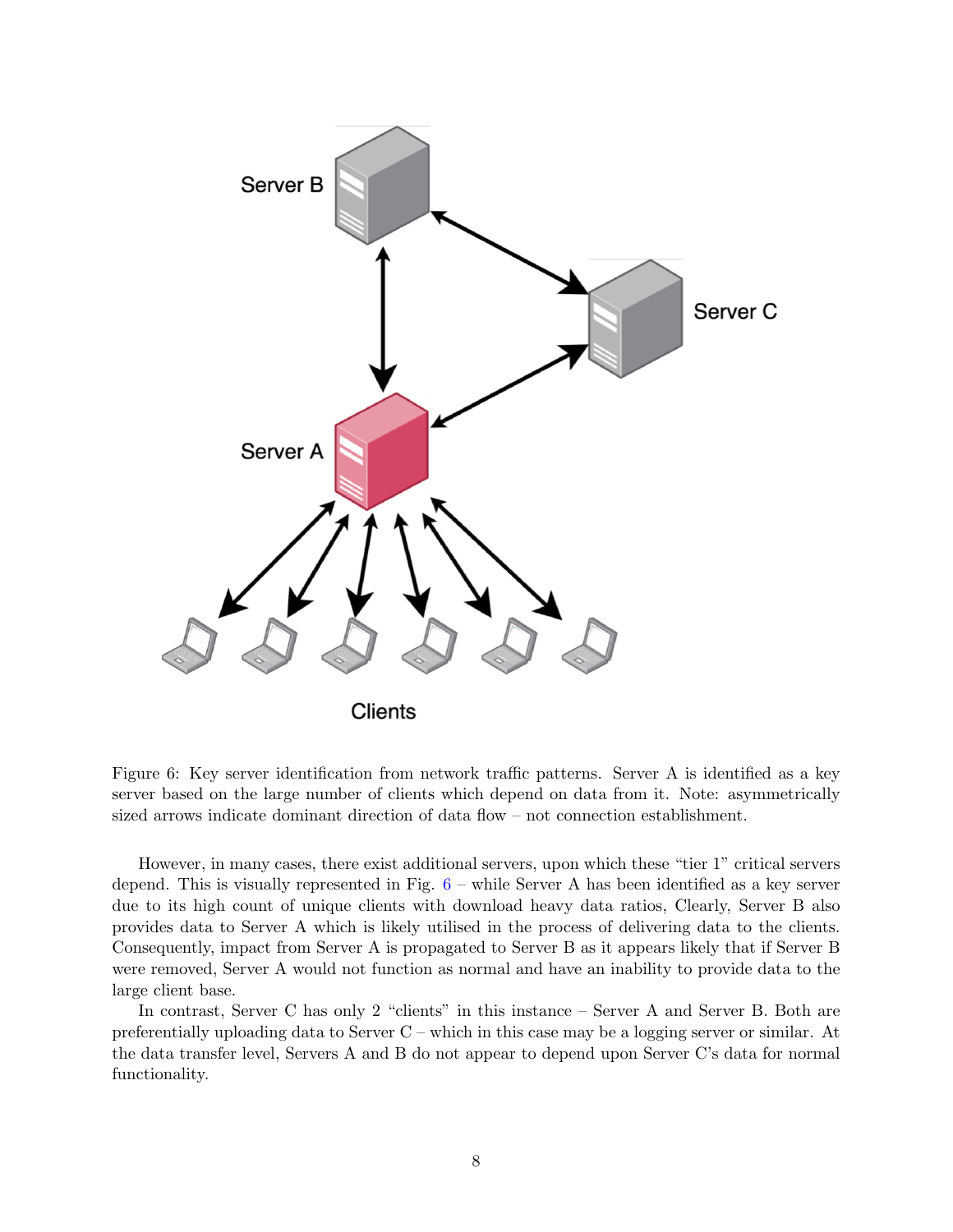

Figure 7: Key server identification and impact propagation via network patterns. Server A propagates impact score to Server B due to its perceived reliance on data from Server B. Impact is not propagated to Server C due to data ratios implying lack of dependency.

### 2.3 Ingress Probability

All attack paths require a start point. There are 5 main mechanisms for initial network penetration:

- Phishing generally email based, but naturally extends to any instant messaging capability that is addressable by an unknown entity – Teams, LinkedIn, WhatsApp, SMS etc.
- Exploit externally facing server once a new vulnerability is identified, attackers will utilise full IPv4 scan data to identify valid targets for exploitation.
- Drive-by exploit typically associated with malicious re-direction from already questionable websites. Reached heights of popularity with the "BlackHole" exploit kit – the creators of which were caught in 2016 [\[4\]](#page-10-3).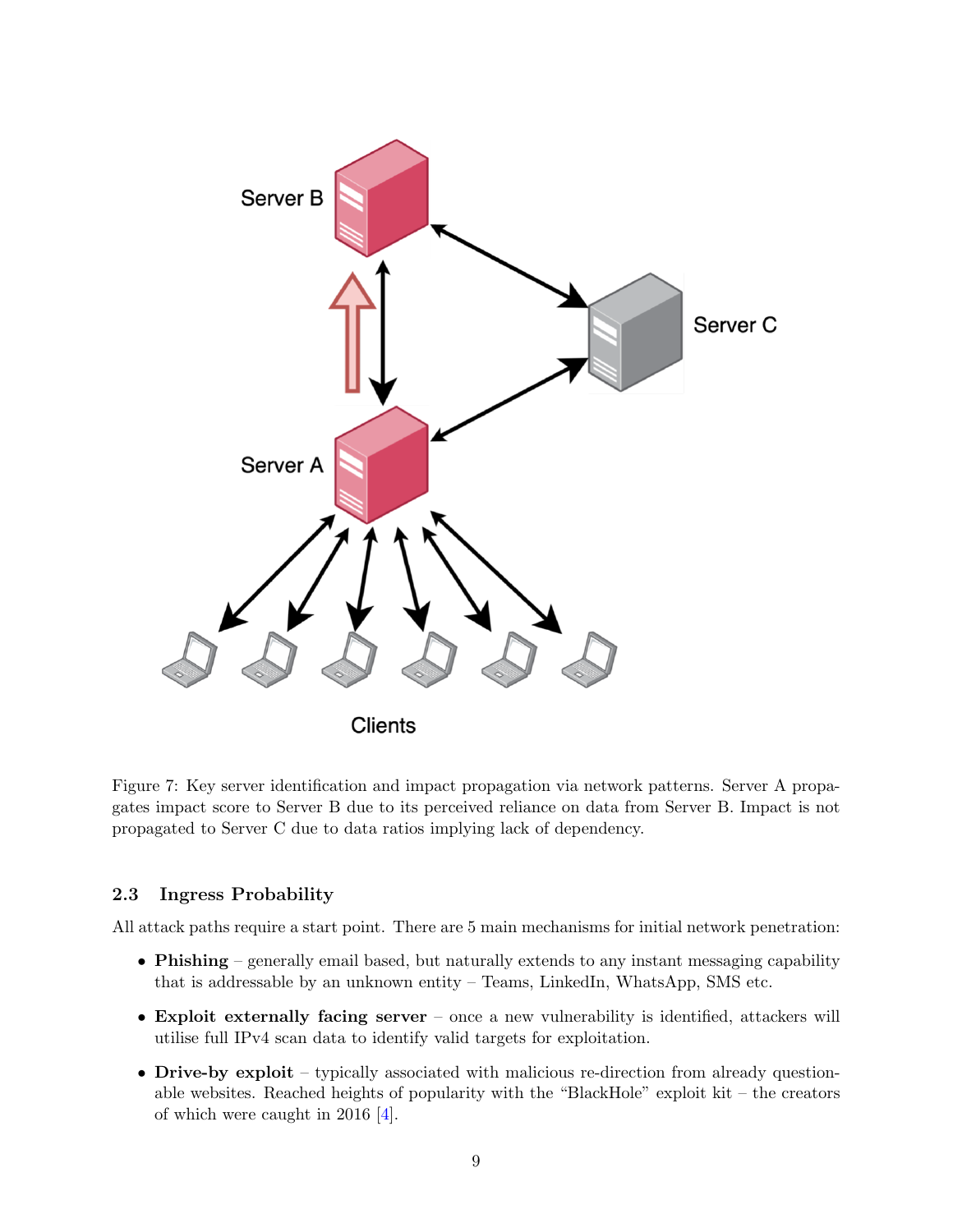- Insider for organizations with very strong perimeter defenses, this may well be the most viable method of ingress for a determined threat actor.
- Third-party-compromise comparable to the Insider ingress but in device/software form as opposed to a human.

In principle, any human controlling a device with internet access is vulnerable to social engineering. Additionally, any device which is externally (Internet) facing, should also be considered a potential ingress point.

However, there are a variety of factors which might influence the probability of ingress for a user or externally facing server, some examples are given below:

#### User

- Results of previous red-team assessment If a user was previously successfully phished, one may assume that they retain that proven susceptibility. Research indicates that awareness may temporarily spike post-assessment, but eventually returns back to pre-assessment levels.
- User email exposure / perceived target value This can be estimated by monitoring the number of phishing emails targeting the user. Typically, these will be an intersection between perceived high privileges and low technical knowledge, such as a CEO's personal secretary.
- Patch-level of the user devices  $-$  If a user does not regularly run software updates, their security awareness level is likely to be lower than someone who does.
- User web-browsing habits if the user frequents low-trust endpoints, they are more liable to malvertising redirection.

#### Externally-facing-server

- **Patch-level** if an external server remains unpatched, they are highly likely to be exploited.
- Service Port if the service is running on a non-standard port, the presence of the server is less likely to be detected during full IPv4 scans.

The inferred ingress probability associated with the starting node allows us to modulate the overall probability associated with a given attack path, yielding a more realistic, risk-prioritized output.

# 3 Execution

With representative estimates of the lateral movement probability graph, node impact scores and ingress probabilities, one can finally execute the attack path modeling simulation.

The simulation is run in the following manner:

- Threshold is applied to node importance values in order to determine target nodes.
- Dijkstra's algorithm [\[5\]](#page-10-4) is utilised to calculate shortest paths from all possible ingress nodes to all target nodes.
- The attack paths are then weighted according to total impact per unit path length and modulated according to ingress probability associated with the start node.